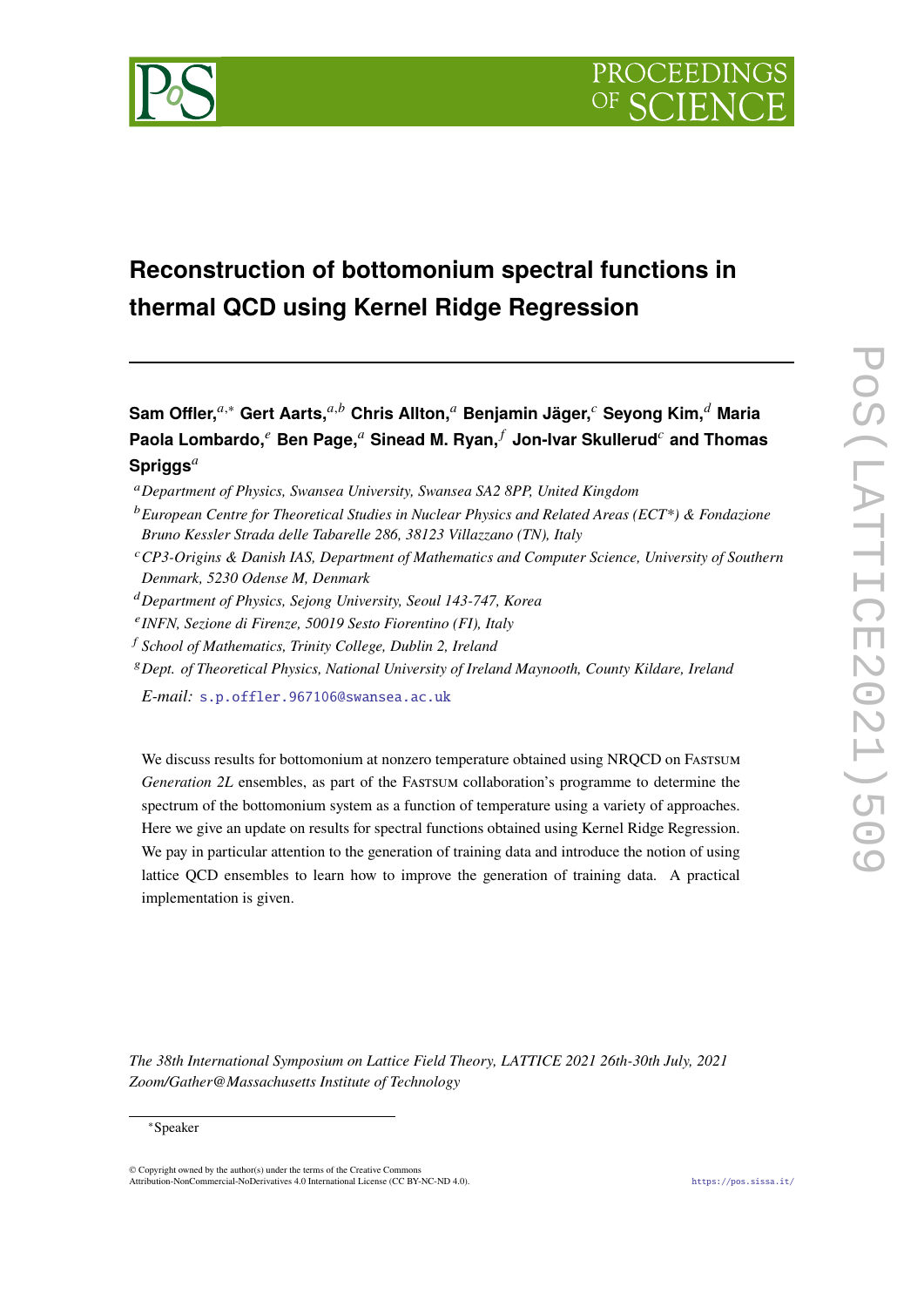# **1. Introduction**

Since the initial proposal that suppression of  $J/\psi$  could be a signal for the formation of the quark-gluon plasma (QGP) [\[1\]](#page-8-0), quarkonia, bound states of heavy quark-antiquark pairs, have been intensively studied. These states serve as important probes for the plasma created in heavy-ion collisions as they do not reach thermal equilibrium with the medium. Initial work focused on the charmonium system, but more recently the focus of both experimental [\[2\]](#page-8-1) and theoretical (see e.g. Refs. [\[3,](#page-8-2) [4\]](#page-8-3)) studies has shifted to bottomonium.

The purpose of this contribution is to continue the investigation of bottomonium at nonzero temperature by the Fastsum collaboration [\[5–](#page-8-4)[7\]](#page-8-5), with the aim of determining masses and widths of ground and excited states, provided they exist, as well as the state-dependent melting or dissociation temperatures. In Ref. [\[8\]](#page-8-6) Kernel Ridge Regression (KRR) was introduced to reconstruct bottomonium spectral functions from Euclidean lattice correlators. KRR is a machine learning method that requires training data and here we revisit intricacies of generating this data. In particular we introduce the notion of using lattice QCD ensembles to learn how to improve the generation of mock data and demonstrate how this may be implemented.

## **2. Lattice details**

Given that the bottom quark mass scale  $M$  lies above any other scale in the problem, including the temperature  $T$  of the quark-gluon plasma, it can be integrated out to obtain standard nonrelativistic QCD (NRQCD) [\[9,](#page-8-7) [10\]](#page-8-8), also at nonzero temperature [\[11\]](#page-8-9). We use the same formulation as in Refs. [\[6,](#page-8-10) [7\]](#page-8-5), i.e. terms up to  $O(v^4)$  are included, where v is the heavy quark velocity in the bottomonium rest frame. In the relation between the bottomonium Euclidean correlator and the spectral function, terms involving  $M/T$  are exponentially suppressed, leading to a relation with a simplified (" $T = 0$ ") kernel,

<span id="page-1-1"></span>
$$
G(\tau) = \int_{\omega_{\min}}^{\omega_{\max}} \frac{d\omega}{2\pi} K(\tau, \omega) \rho(\omega), \qquad K(\tau, \omega) = e^{-\omega \tau}, \qquad (1)
$$

where it is understood that an additive constant  $\sim 2M$  has to be added to the lower limit of the integral, to make contact with phenomenology in full QCD.

For the finite-temperature study, we use the anisotropic Fastsum *Generation 2L* ensembles, with  $N_f = 2 + 1$  flavours of clover-improved Wilson fermions, see Ref. [\[12\]](#page-8-11). The light quarks are heavier than in nature, but the strange quark mass is at its physical value. Relevant parameters are given in Table [1.](#page-1-0) In the fixed-scale approach, the temperature is varied by changing  $N_{\tau}$ , using the relation  $T = 1/(N_{\tau} a_{\tau})$ . The  $N_{\tau}$  values and corresponding temperatures are shown in Table [2.](#page-2-0)

<span id="page-1-0"></span>

| $1/a_{\tau}$ [GeV] $a_s$ [fm] $\xi = a_s/a_{\tau}$ $N_s$ $m_{\pi}$ [MeV] $m_{\pi}L$ $T_{\text{pc}}$ [MeV] |                                                       |  |  |  |
|-----------------------------------------------------------------------------------------------------------|-------------------------------------------------------|--|--|--|
|                                                                                                           | 5.997(34) $0.01136(6)$ 3.453(6) 32 236(2) 4.36 164(2) |  |  |  |

**Table 1:** Parameters relevant for the ensembles:  $a<sub>s</sub>(a<sub>τ</sub>)$  is the spatial (temporal) lattice spacing;  $\xi$  is the renormalised anisotropy;  $N_s$  is the number of points in the spatial direction;  $m_{\pi}$  is the mass of the pion;  $T_{\text{pc}}$  is the pseudocritical temperature, obtained from the inflection point of the renormalised chiral condensate [\[12\]](#page-8-11).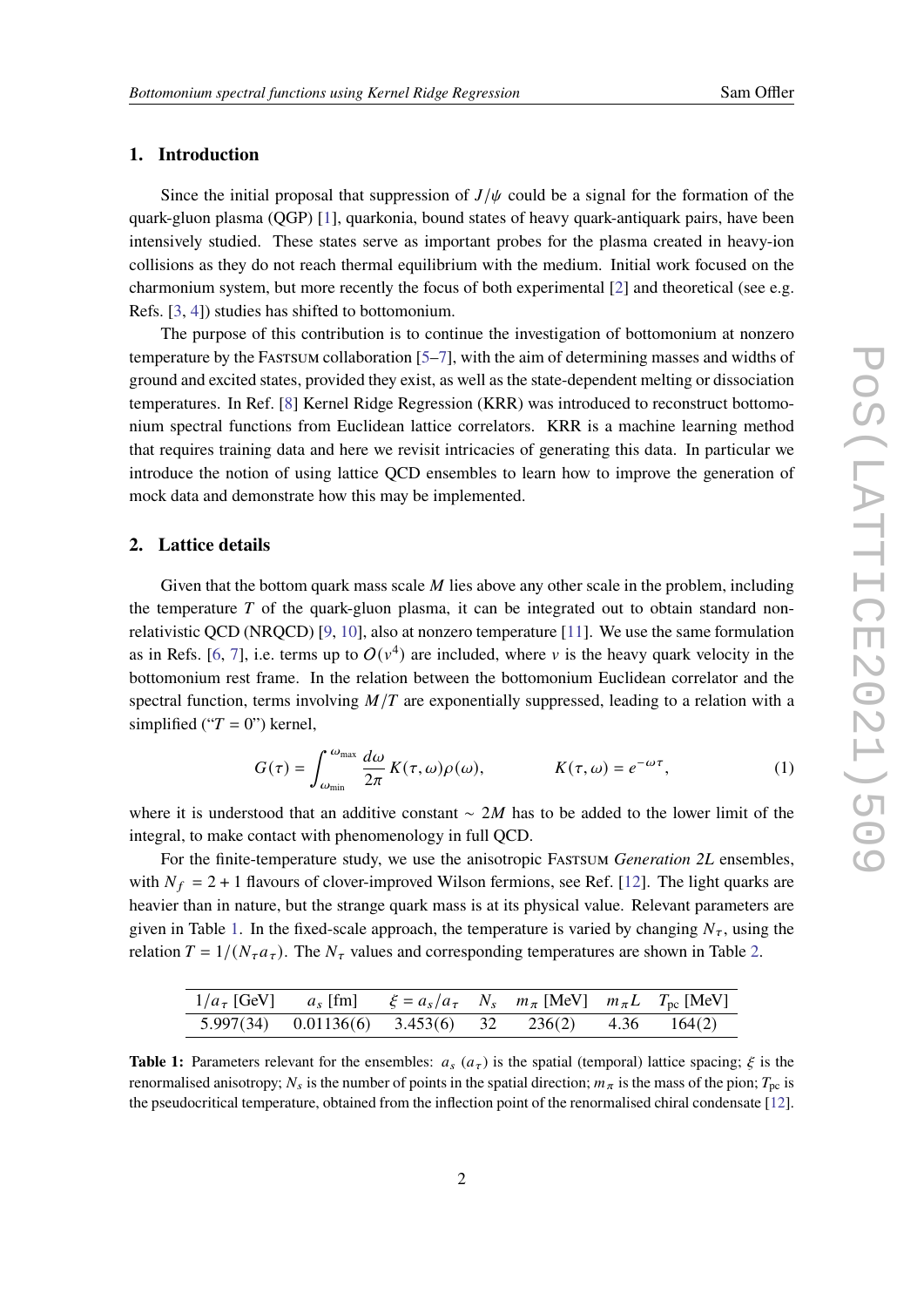<span id="page-2-0"></span>

|                                                                         | 128   64   56   48   40   36   32   28   24   20   16 |  |  |  |  |  |
|-------------------------------------------------------------------------|-------------------------------------------------------|--|--|--|--|--|
| $T [MeV]$ 47   94   107   125   150   167   187   214   250   300   375 |                                                       |  |  |  |  |  |

**Table 2:** Temporal lattice sizes and temperatures for the fastsum Generation 2L ensembles [\[12\]](#page-8-11).

#### **3. Data generation**

As is the case with many machine learning methods, Kernel Ridge Regression (KRR) requires training in order to make predictions. In the current context, this means it is necessary to generate a set of mock spectral functions and calculate the corresponding correlators according to Eq. [\(1\)](#page-1-1), yielding the training set  $\{\rho_i(\omega), G_i(\tau)\}\ (i = 1, \ldots, N_{\text{train}})\$ . The importance of generating appropriate training data cannot be understated; it is only at this stage that we can incorporate any constraints/information we know of.

In this study we choose to construct mock spectral functions from the combination of  $N_p = 5$ Gaussian peaks, such that a single spectral function is written as

<span id="page-2-1"></span>
$$
\rho(\omega) = \sum_{p=1}^{N_p} Z_p \exp\left(-\frac{(\omega - m_p)^2}{\Gamma_p}\right).
$$
\n(2)

Here  $Z_p$  is the amplitude,  $m_p$  is the position and  $\Gamma_p$  is related to the width of the Gaussian peak. Other mock functions can be constructed; in Ref. [\[8\]](#page-8-6) the logarithm of the spectral function was expanded in an orthonormal set of incomplete basis functions. Continuing with the Gaussian peaks here, we generate a collection of peaks by sampling values for  $\{Z_n, m_n, \Gamma_n\}$  from a set of distributions. Masses are chosen from the following exponential distribution,

$$
m_{\text{GeV}} = 9 + \frac{1}{\zeta} e^{-\omega/\zeta},\tag{3}
$$

where  $\zeta$  determines the decay rate of the distribution. These values are then converted to lattice units using

$$
m_{\text{lat}} = a_{\tau} \left( m_{\text{GeV}} - \Delta M \right),\tag{4}
$$

where  $\Delta M = 7.465$  GeV is the additive constant mentioned below Eq. [\(1\)](#page-1-1). As in Refs. [\[6,](#page-8-10) [7\]](#page-8-5), it is determined by equating the calculated zero-temperature ground state mass in the  $\Upsilon$  channel to its experimental value. Widths are determined by writing  $\Gamma = 10^{-x}$  and selecting x from a uniform distribution,  $0 < x < 6$ . The amplitudes were selected for a uniform distribution,  $0 < Z < 10$ . We put  $\rho(\omega) = 0$  for  $\omega < \omega_{\text{min}}$  and  $\omega > \omega_{\text{max}}$ . Finally, the mock spectral functions [\(2\)](#page-2-1) are normalised, using the relation at  $\tau = 0$ ,

$$
G(0) = \int_{\omega_{\min}}^{\omega_{\max}} \frac{d\omega}{2\pi} K(0, \omega) \rho(\omega) = \int_{\omega_{\min}}^{\omega_{\max}} \frac{d\omega}{2\pi} \rho(\omega), \tag{5}
$$

where  $G(0)$  is the source in the NRQCD formulation. In total we generated a set of 20000 mock spectral functions, each consisting of  $N_p = 5$  peaks and characterised by  $3N_p = 15$  parameters. Only  $N_{\text{train}} = 15000$  functions from this dataset were used for training the KRR model.

To assess whether the training set is potentially relevant for the correlators obtained from the actual lattice QCD simulations, we carry out the following comparison. At each timeslice we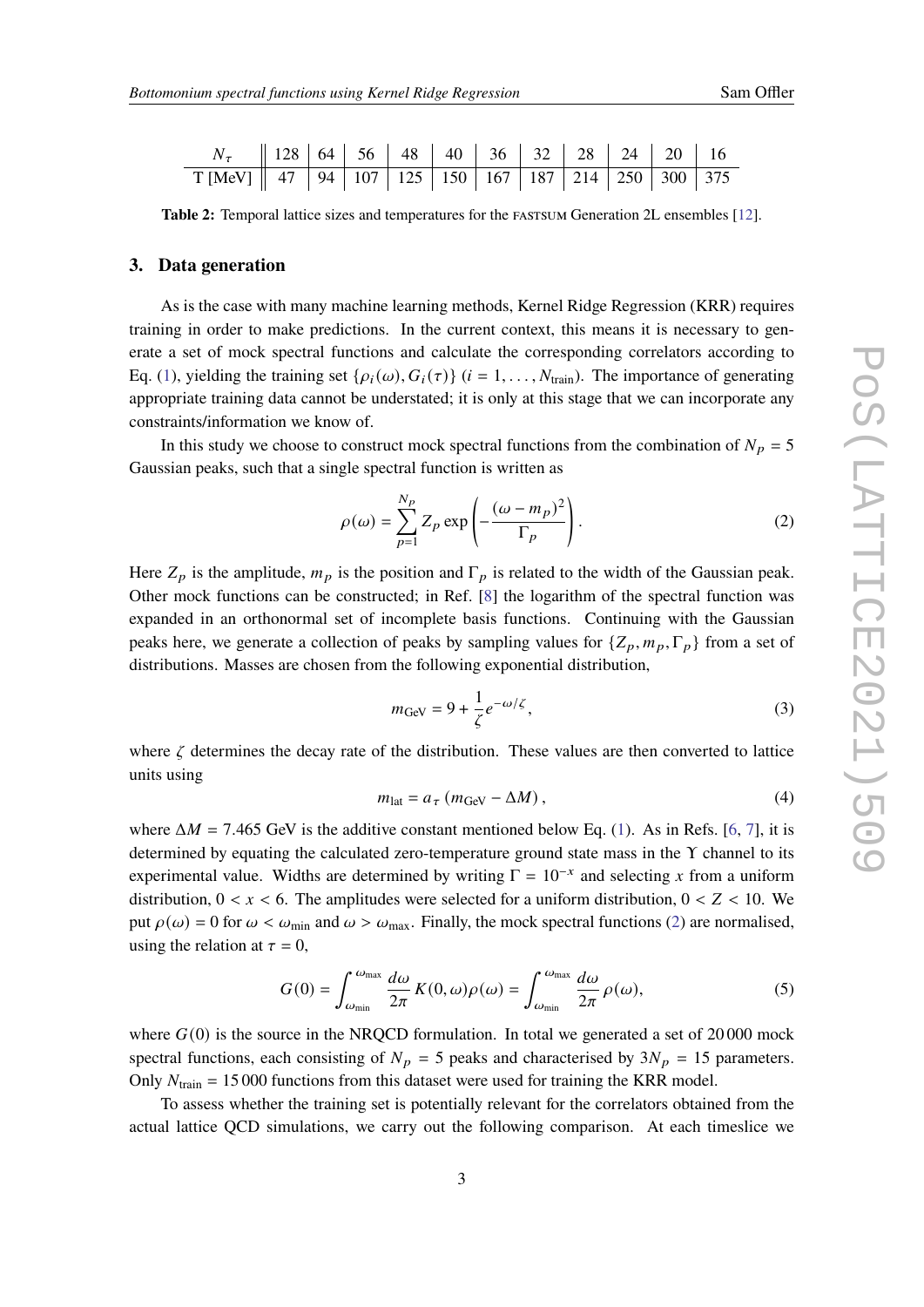<span id="page-3-0"></span>

**Figure 1:** Distribution of the natural logarithm of correlators in the training set at each timeslice for  $N_\tau = 128$ for S-wave (left) and P-wave (right) states. Dashed lines represent the upper and lower limits of the correlators in the training set for each value of  $n_{\tau}$ . Solid lines represent the Euclidean correlators obtained in simulations. Note that the two channels in each figure –  $\eta_b$ , Y (left) and  $\chi_{b_0}$ ,  $\chi_{b_1}$  (right) – are hardly distinguishable.

determine the distribution of (the logarithm of) the correlators in the training set, as obtained from the mock spectral functions. Given that the mock set contains 20 000 spectral functions, the density quickly falls below  $10\%$  $10\%$ . This distribution is shown in Fig. 1 via a heat map. The dashed lines represent the upper and lower limits of the correlators in the training set for each value of  $n_{\tau}$ . In addition we show the actual correlators obtained in the simulations. Both the left and the right panel in Fig. [1](#page-3-0) show two correlators –  $\eta_b$ , Y (left) and  $\chi_{b_0}$ ,  $\chi_{b_1}$  (right) –, but note that these are hardly distinguishable.

The key observation is that the training data compares poorly to the actual correlators, i.e. there is little overlap between the most common values seen in the training set and the real data. This effect is worse in the P-wave channels. Since machine learning algorithms assume that training and validation data sets are drawn from the same ensembles as (or at least are representative of) the real data sets, this is not a desired feature. We remark that the spread of the training data itself is not a problem; it is beneficial for KRR to have access to outliers in principle.

In order to generate a better set of training data, we use the actual correlators to learn which members of the training set are the most representative. This is implemented as follows: from the original training set, a subset of correlators are chosen by determining which correlator  $G_i(\tau)$  lies closest to the actual correlator  $G_{\text{NRQCD}}(\tau)$ , at each value of the temperature and for S-waves ( $\eta_b$ , Y) and P-waves ( $\chi_{b_0}, \chi_{b_1}$ ) separately. Closeness is here defined via

$$
i = \operatorname{argmin} \sum_{n_{\tau}=4}^{N_{\tau}-1} \left| \ln \left[ \frac{G_i(n_{\tau})}{G_{\text{NRQCD}}(n_{\tau})} \right] \right|.
$$
 (6)

Note that the sum starts at  $n_{\tau} = 4$ ; the first few timeslices are not included in the summation. Given that there are ten different temperatures, see Table [2,](#page-2-0) and two S-wave or P-waves channels, this procedure yields a subset of up to 20 representative correlators (note that repeats are possible).

This subset is used to construct a larger, more representative, training set, as follows. For each correlator in the subset, the corresponding spectral function and, more importantly, the set of  $3N_p$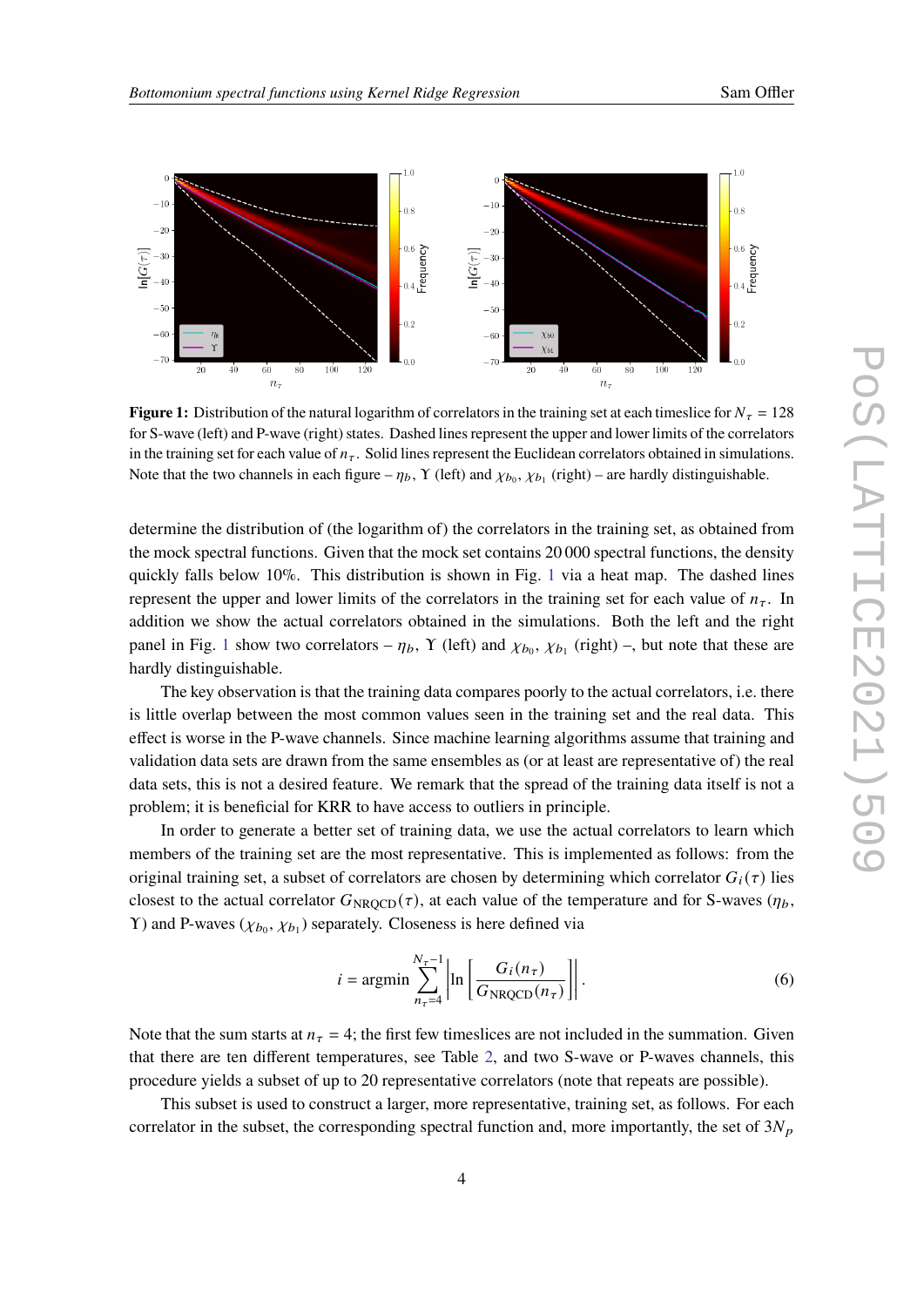<span id="page-4-0"></span>

**Figure 2:** As above, for the improved training set.

<span id="page-4-1"></span>

**Figure 3:** Distribution of the original and the improved training set for the correlators at  $n<sub>\tau</sub> = 4$  (left), 40 (centre), and 127 (right) for  $N_{\tau} = 128$ . Solid vertical lines represent the value of the actual Euclidean correlators at the specified timeslices.

parameters  $\{Z_p, m_p, \Gamma_p\}$  are known. From those values the mean and variance is computed and new parameter values are sampled from Gaussian distributions with these means and variances. Note that for the amplitude Z and the parameter  $\Gamma$  this is done indirectly, using  $\Gamma = 10^{-x}$  and an equivalent relation for  $Z$ , as above. From this point onwards the procedure is the same as earlier, but with different distributions for the parameters characterising the mock spectral functions.

Fig. [2](#page-4-0) displays the same comparison as in Fig. [1,](#page-3-0) but now for the improved training set. As can be seen, the most common correlators in the training set now coincide with the actual correlators, leading potentially to a more appropriate training set. This is further demonstrated in Fig. [3,](#page-4-1) where the distribution of correlators obtained from the original and the improved training sets are shown at selected timeslices for the  $N_{\tau}$  = 128 lattice. The actual correlator values at the selected timeslices are shown with the vertical lines. We indeed observe a better overlap between the actual correlators and the data in the training set. The latter still has a nonnegligible width, allowing for flexibility in the application to spectral reconstruction.

# **4. Kernel Ridge Regression**

Kernel Ridge Regression (see e.g. Ref. [\[13\]](#page-8-12)) combines two techniques: the kernel method and ridge regression. Consider first linear regression in which  $y = w^T \phi(x)$ , where y are the target data,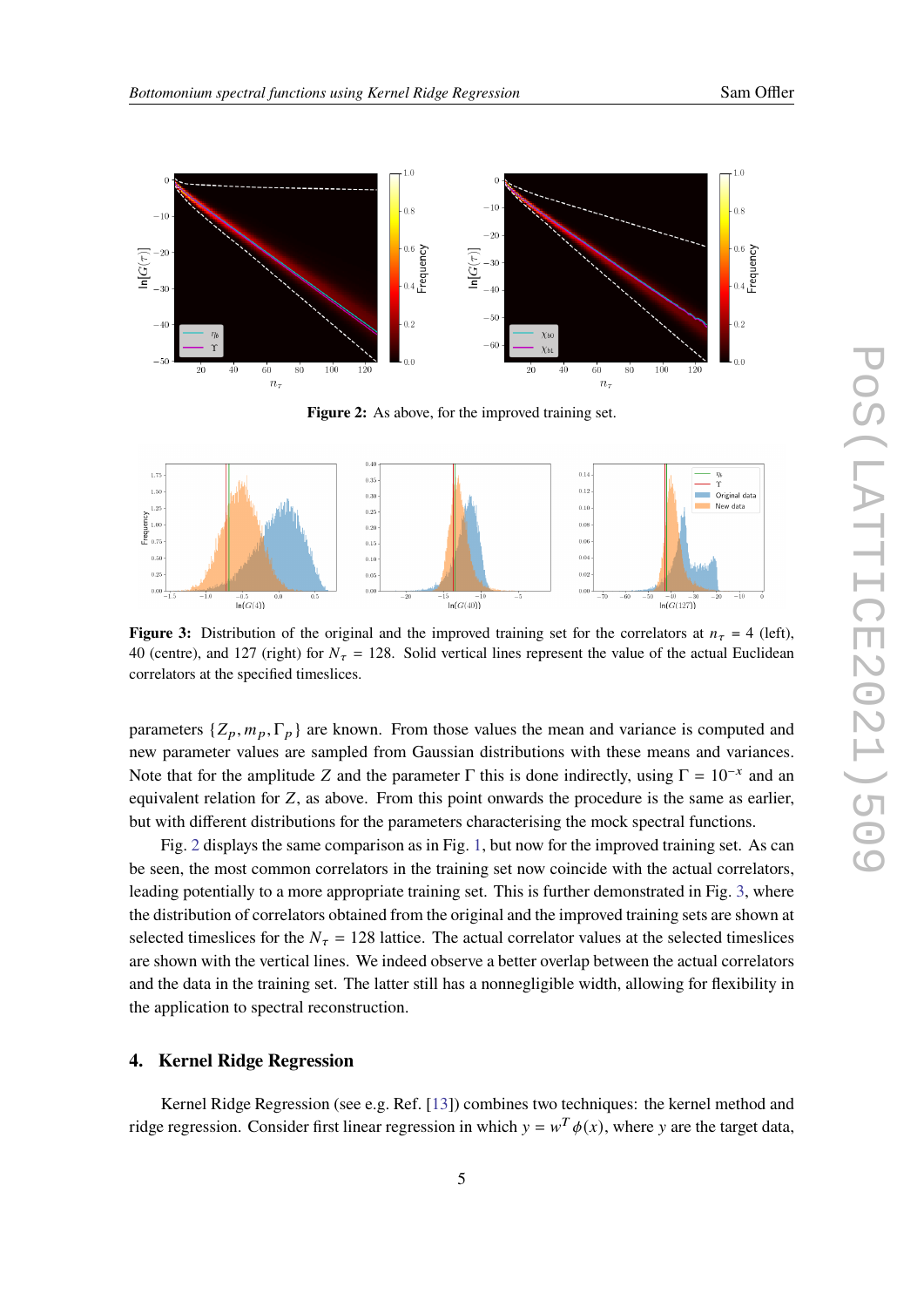$\phi(x)$  is a vector of functions of the input data x, and w is a vector of parameters to be determined. The cost function to be minimized is  $E = \frac{1}{2}$  $\frac{1}{2}[y - w^T \phi(x)]^2$ . In our application, the input data are the training set of Euclidean correlators  $G_i(\tau)$  ( $i = 1, \ldots, N_{\text{train}}$ ). However, rather than using these directly, they are used to generate an  $N_{\text{train}} \times N_{\text{train}}$  matrix C (kernel function), with matrix elements

$$
C_{ij} = \exp\left(-\gamma \sum_{n_{\tau}=4}^{N_{\tau}-1} \left[ \widetilde{G}_{i}(n_{\tau}) - \widetilde{G}_{j}(n_{\tau}) \right]^{2}\right), \qquad \widetilde{G}_{i}(n_{\tau}) = \frac{G_{i}(n_{\tau})}{\overline{G}(n_{\tau})}.
$$
 (7)

Note that the form of the kernel function is not unique. Here  $\gamma$  is a hyper-parameter, which sets a correlation length in the space of correlators. The correlator data appearing is normalised with  $\overline{G}(n_{\tau}) = \sum_i G_i(n_{\tau})/N_{\text{train}}$ , the mean of the training data at each timeslice. This is done to account for the difference in absolute size of the correlators as  $\tau$  changes.

The target data in our application are the spectral functions. To control the size of the target data, we use here expansion [\(2\)](#page-2-1) in terms of Gaussian peaks, leading to  $N_a \equiv 3N_p = 15$  parameters for spectral function. The target data is then represented by a  $N_{\text{train}} \times N_a$  matrix **Y**, in which each row contains the parameters of a single spectral function. It is now assumed that the input and target data are related as

$$
\mathbf{Y} = \mathbf{C}\alpha,\tag{8}
$$

in which the  $N_{\text{train}} \times N_a$  matrix  $\alpha$  is the analogue of the vector w in linear regression. The aim of the training stage is to determine the matrix  $\alpha$ .

To prevent overfitting, it is common to add an additional term in the cost function, proportional to the square of the parameters (ridge regression). Hence the cost function to be minimised reads

$$
E(\mathbf{Y}, \mathbf{C}, \alpha) = \frac{1}{2} (\mathbf{Y} - \mathbf{C}\alpha)^2 + \frac{1}{2} \lambda \alpha^T \mathbf{C} \alpha,
$$
 (9)

where  $\lambda$  is the second hyper-parameter, used to regularise the influence of the additional term. Minimising this cost function with respect to  $\alpha$  then determines the optimal parameter matrix, for given  $\sigma$  and  $\lambda$ , as

$$
\alpha_{\text{opt}} = (\mathbf{C} + \lambda \mathbf{I})^{-1} \mathbf{Y}.
$$
 (10)

The hyper-parameters are determined via a cross-validation procedure, see below.

After this training stage, it is possible to make predictions for a spectral function (Y') given an actual Euclidean correlator using

$$
\mathbf{Y}' = \mathbf{C}' \alpha_{\text{opt}},\tag{11}
$$

where C' is determined from the squared rescaled difference between the actual correlator and the training correlators, i.e. it is a matrix of size  $1 \times N_{\text{train}}$ .

### **5. Optimization**

To determine the optimal choice of hyper-parameters, we consider the so-called  $R^2$  score, the coefficient of determination, defined in general as [\[14\]](#page-8-13)

$$
R^{2}(y) = 1 - \frac{\sum_{i} (y_{i}^{\text{true}} - y_{i}^{\text{pred}})^{2}}{\sum_{i} (y_{i}^{\text{true}} - \overline{y}^{\text{true}})^{2}}.
$$
 (12)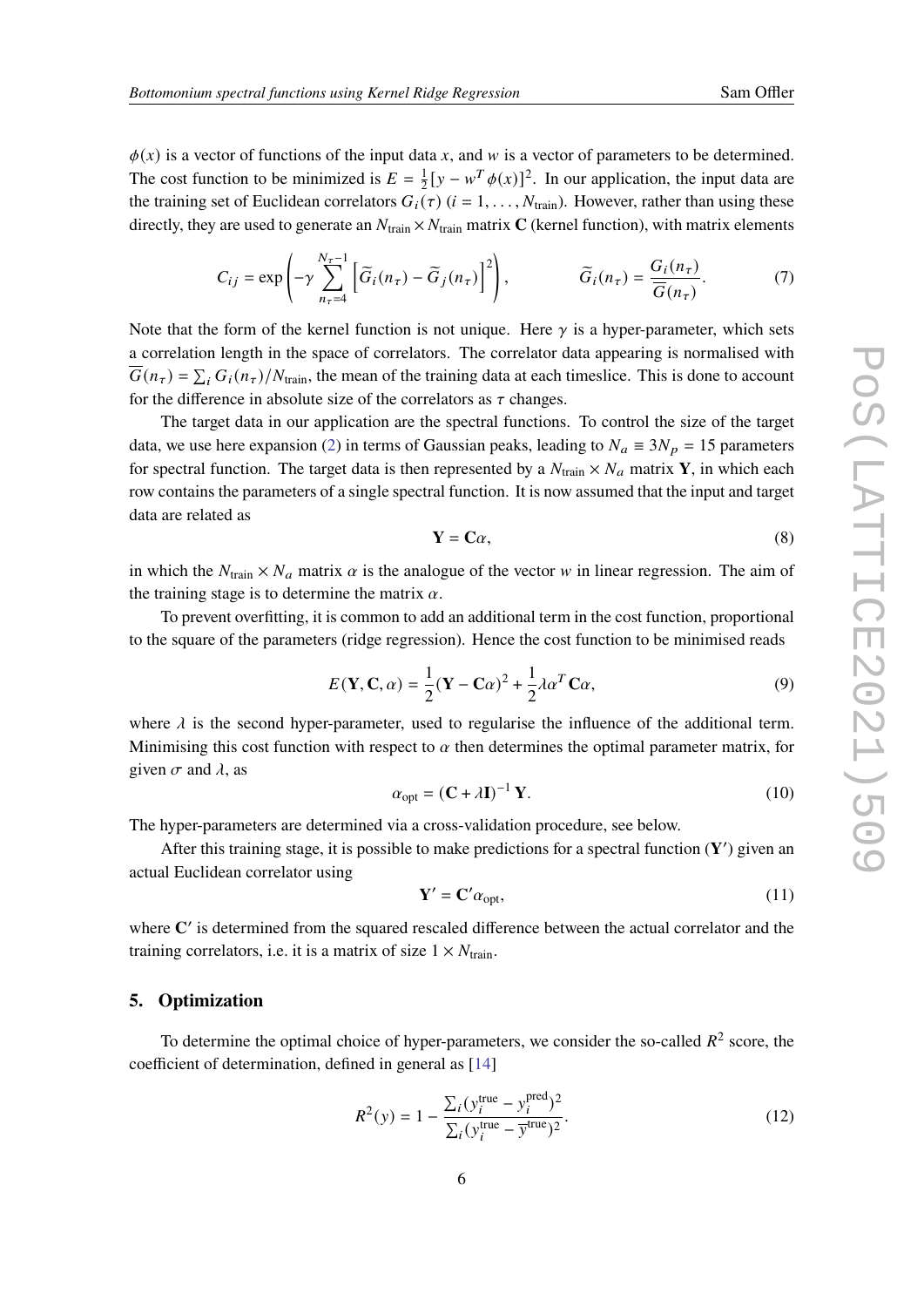<span id="page-6-0"></span>

**Figure 4:** Heatmap of  $\overline{R}^2$  used for cross-validation in the plane of hyper-parameters  $(\lambda, \gamma)$ , for  $N_\tau = 20$ (left) and  $N_{\tau} = 128$  (right). The maxima, indicated with the little squares, provide the optimal choice of hyper-parameters. In cases where  $\overline{R}^2$  <0, it has manually been set equal to 0 for clarity.

In our application, y is one of the  $N_a = 15$  parameters parametrising a spectral function and we consider the mean  $R^2$  score, averaged over the parameters,

$$
\overline{R}^2 = \frac{1}{N_a} \sum_{a=1}^{N_a} R^2(y_a).
$$
 (13)

Rather than using a training and a validation set, we use cross-validation [\[13\]](#page-8-12) in which a single set is used for both training and testing. The optimisation procedure seeks to find the value of  $\overline{R}^2$ closest to 1. Results for  $\overline{R}^2$  are shown in Fig. [4,](#page-6-0) for all the hyper-parameters pairs tested, and for two ensembles,  $N_{\tau} = 20$  (left) and  $N_{\tau} = 128$  (right). Though the plots are similar, there does appear to be some thermal dependence. In both cases there is a broad region of hyper-parameter pairs that perform to a similar standard. The most optimal choice of hyper-parameters is shown by the little squares, with  $(\ln(\gamma), \ln(\lambda)) = (-1.25, -3.25)$  (left) and  $(\ln(\gamma), \ln(\lambda)) = (-1.5, -2.25)$  (right). It is noted that the optimal values of  $\overline{R}^2$  are rather low, i.e. not close to 1. Looking at the  $R^2$  scores for each of the  $N_a$  parameters individually, we note that the  $R^2$  score for the ground state mass is  $R_{m_0}^2 = 0.869$ , whereas the  $R^2$  scores for the groundstate width and amplitude are significantly lower, 0.148 and 0.336 respectively. We may therefore further improve the procedure by treating the various parameters on unequal footing.

As a preliminary result, Fig. [5](#page-7-0) finally presents the predicted spectral functions in the Υ channel at four different temperatures. It is noted that the masses of both the ground and first excited state are smaller than the expected values. This may be due to the choice of expressing the spectral functions in terms of  $N_p = 5$  Gaussian peaks and requires further investigation. Returning to the representation described in [\[8\]](#page-8-6) may improve this. For the application of alternative methods to the same data, see Refs. [\[15,](#page-8-14) [16\]](#page-8-15), also presented at this conference.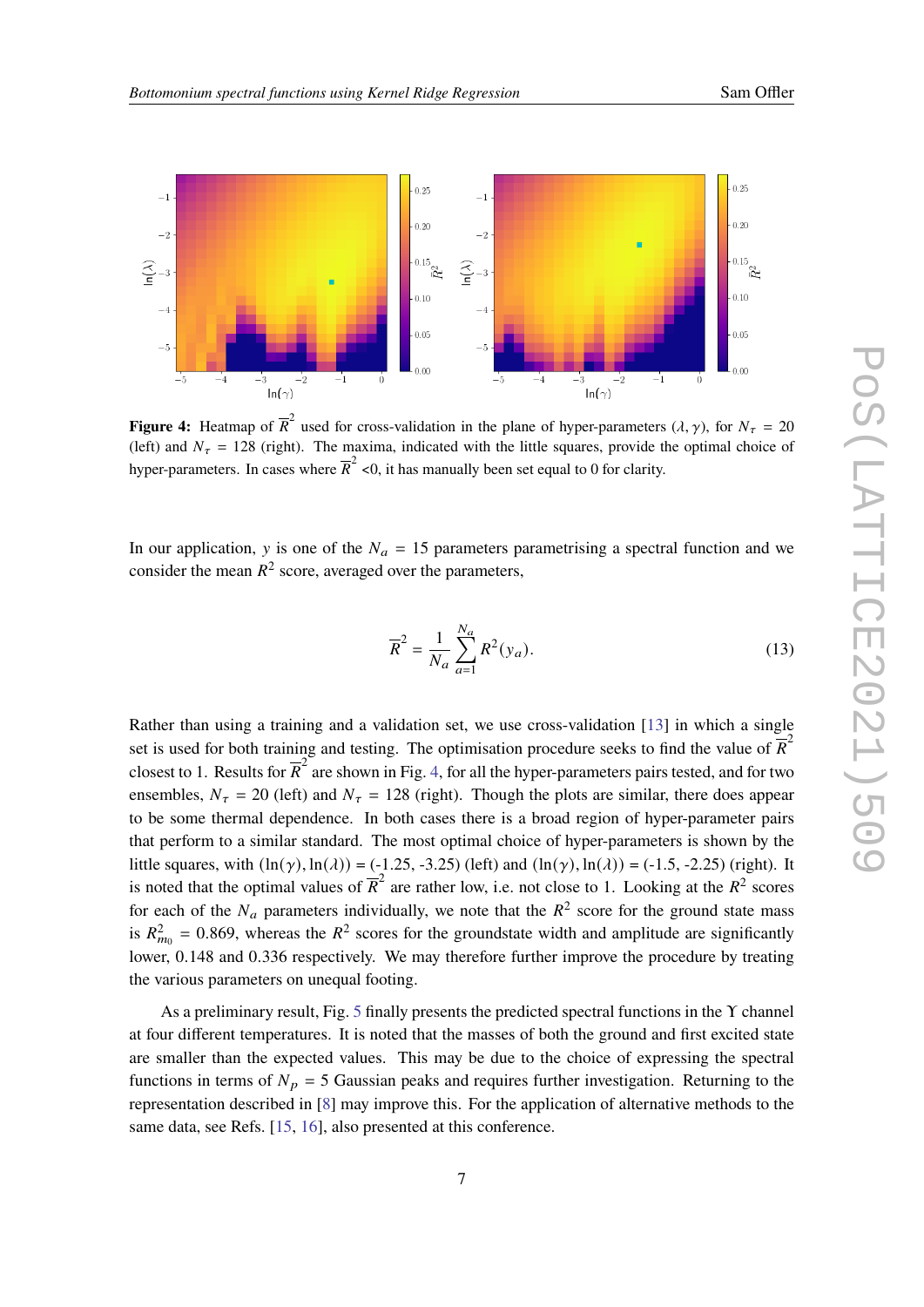<span id="page-7-0"></span>

**Figure 5:** Spectral functions in the Υ channel at 4 different temperatures, obtained using Kernel Ridge Regression (KRR). The left pane zooms in on the ground state peak.

## **6. Summary**

The main message of this contribution is that it is possible to adapt the training set by comparing its predictions to the actual correlator data from lattice QCD simulations, at the level of the correlators. A large discrepancy would suggest that the training sets are not representative of the real data sets, an undesired feature. It is noted that improving the overlap is necessary, but not sufficient. As a general remark, we note that this method can be iterated in principle and is applicable to other parametrisations of training spectral functions as well. The parametrisation used here – spectral functions are written as sums of Gaussian peaks – may well be an important limiting factor.

#### **Acknowledgments**

We thank Jonas Glesaaen for collaboration at the early stages of this project. This work is supported by STFC grant ST/T000813/1. SK is supported by the National Research Foundation of Korea under grant NRF-2021R1A2C1092701 funded by the Korean government (MEST). BP has been supported by a Swansea University Research Excellence Scholarship (SURES). This work used the DiRAC Extreme Scaling service at the University of Edinburgh, operated by the Edinburgh Parallel Computing Centre on behalf of the STFC DiRAC HPC Facility (www.dirac.ac.uk). This equipment was funded by BEIS capital funding via STFC capital grant ST/R00238X/1 and STFC DiRAC Operations grant ST/R001006/1. DiRAC is part of the National e-Infrastructure. This work was performed using PRACE resources at Cineca via grants 2015133079 and 2018194714. We acknowledge the support of the Supercomputing Wales project, which is part-funded by the European Regional Development Fund (ERDF) via Welsh Government, and the University of